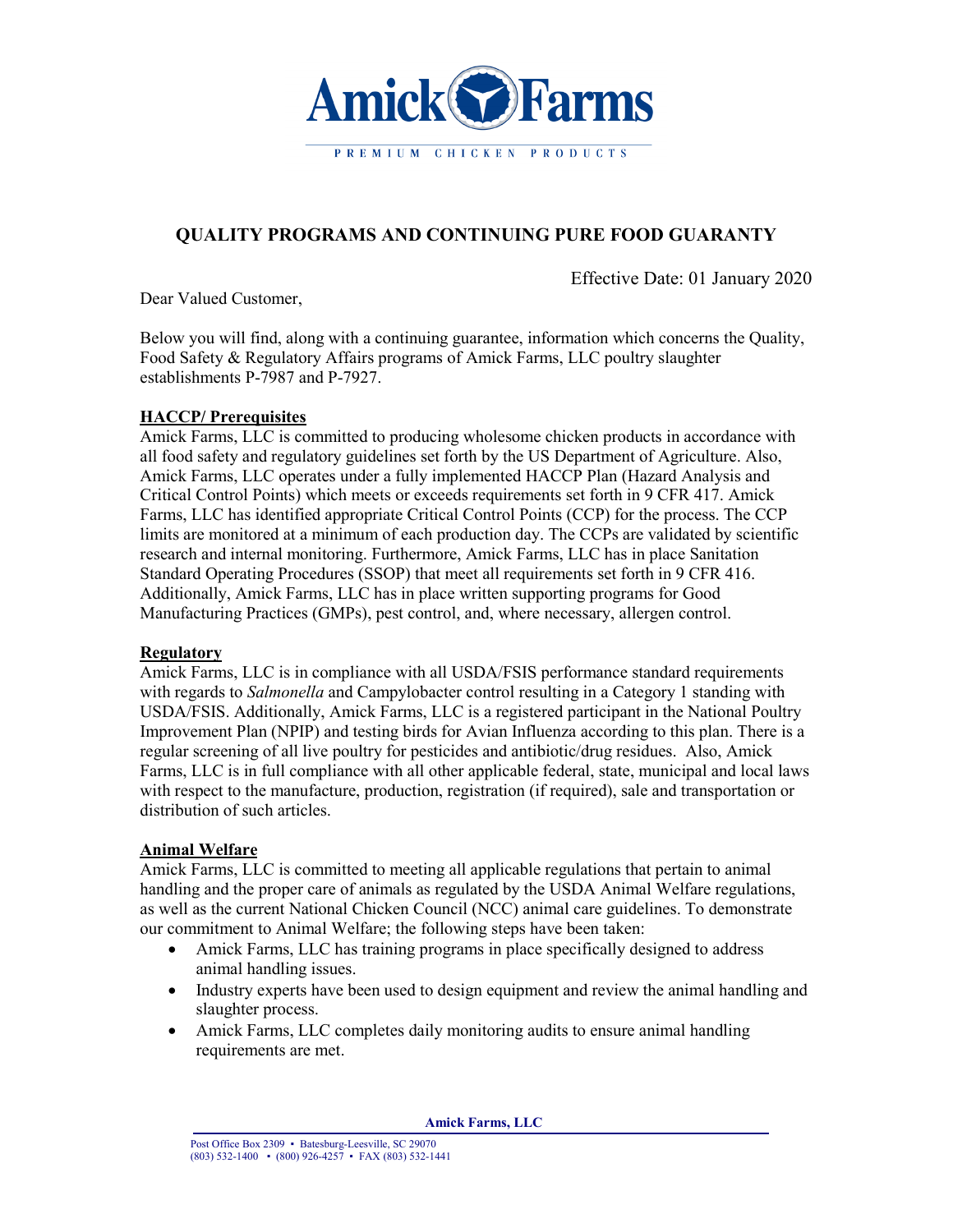

Amick Farms, LLC is committed to the highest standards of animal welfare. Our commitment includes regular welfare checks and verifications; regular third-party audits by outside experts; and rigorous internal audits conducted by a Quality Assurance professional who has been certified by the Professional Animal Auditor Certification Organization, or PAACO, an independent organization that has been widely recognized for excellence and leadership in animal welfare auditing.

## **Audits**

Amick Farms, LLC conducts annual independent third party Food Safety and Animal Welfare audits. In 2009, Amick Farms, LLC obtained certification to be in compliance with Global Food Safety Initiative (GFSI) standards for Food Safety and Quality. The animal welfare audits conducted have confirmed compliance with the National Chicken Council Animal Care Guidelines.

## **Recall and Traceability**

Recall procedures are in place such that in emergency, all products that are produced can be traced as product codes and volumes shipped by the location shipped to. Amick Farms, LLC has a Recall Team made up of personnel identified according to the necessary disciplines needed for prompt action. Members of this team include Production, Sales, Technical Services, Public Affairs, and Legal.

#### **Food Defense**

Amick Farms, LLC is access controlled, fenced and guarded. Visitors are restricted from access to production areas, except under certain strictly controlled circumstances. Amick Farms, LLC operates under a fully developed and implemented Food Defense program and these procedures are reviewed on a regular basis.

# **Continuing Pure-Food Guaranty**

- 1. In consideration of purchases from Amick Farms, LLC ("Seller") by customer ("Buyer") of articles subject to the Federal Food, Drug, and Cosmetic Act of 1938, as amended, the article(s) comprising each shipment or other delivery hereafter made by Seller to or on the order of Buyer is guaranteed, as of the date of such shipment or delivery, to be, on such date:
	- (a) not adulterated or misbranded within the meaning of said Federal Act, as amended, including the Food Additives Amendment of 1958 to said Federal Act, to the extent said Federal Act is then effective and applicable;
	- (b) not an article which may not, under the provisions of Sections 404 or 505 of said Federal Act, be introduced into interstate commerce;
	- (c) not adulterated or misbranded within the meaning of laws or ordinances of the state or city to which such article is shipped by Seller, the adulteration and misbranding provisions of which are substantially the same as those found in said Federal Act; and

**Amick Farms, LLC**